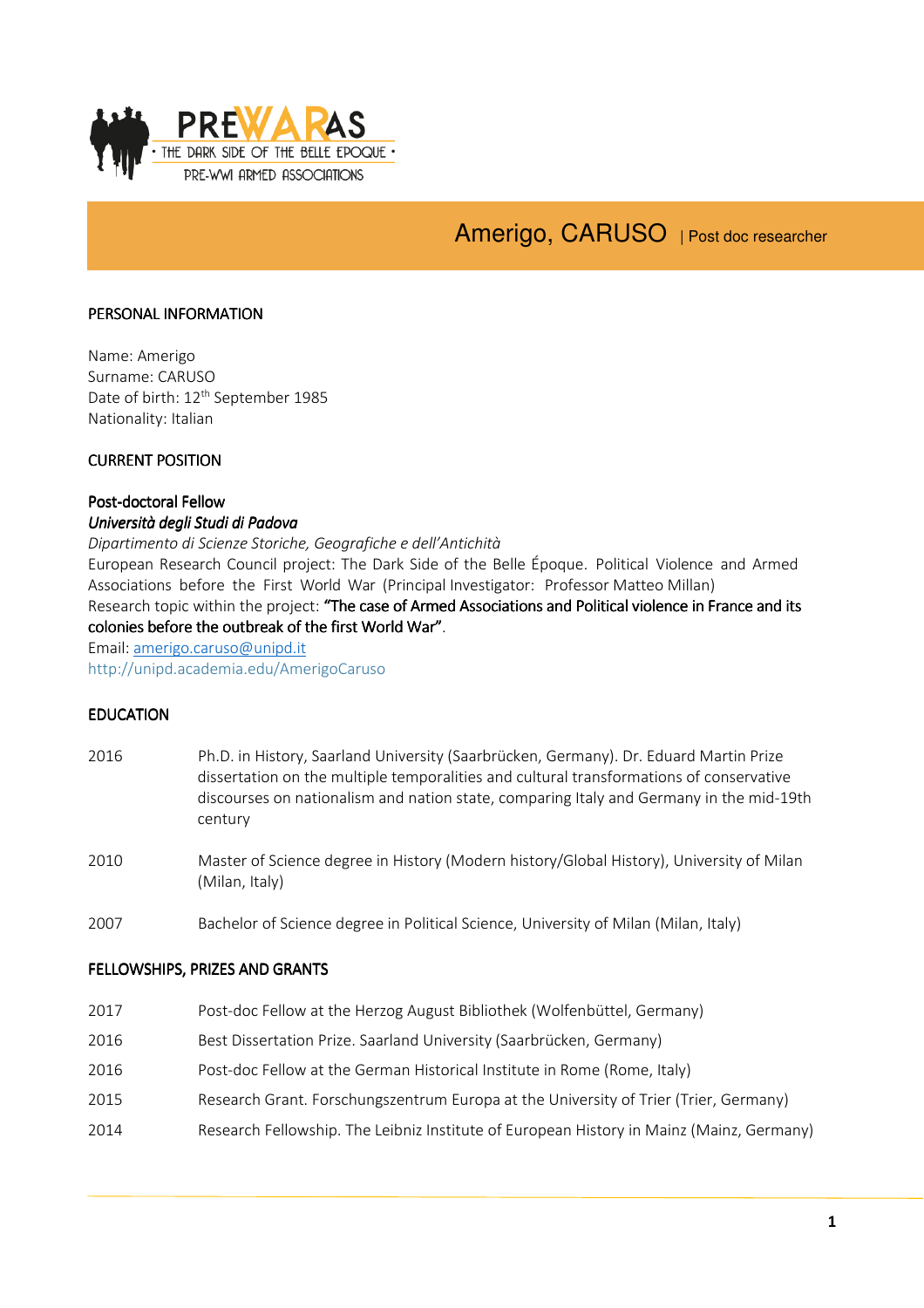- 2014 Participation at the Collaborative Research Centers Project Resilienz (SFB-Initiative 1157), University of Trier (Trier, Germany)
- 2012 Research Grant. Italian-German Historical Institute in Trento ISIG (Trento, Italy)
- 2011 Internal Graduate Studentship. Saarland University (Saarbrücken, Germany)
- 2010 "Honorable Mention" for Excellent Students. The President of the Italian Republic

#### LECTURES, TALKS AND CONFERENCE PARTICIPATION

2017 "Hinter den Kulissen der Realpolitik. Konservative Eliten und liberale Nationalbewegung in Italien und Deutschland vor der Nationalstaatsgründung (1840-1870), Stiftung Demokratie Saarland" (Saarbrücken, Germany), 25.09.2017 2017 "Am Anfang war …? Il dilemma delle origini nelle storiografie nazionali", Workshop: "European historical cultures. National Identity, Globalization and the challenge of German-Italian transfer of historical knowledge (19th and 20th century)", SISCALT-Villa Vigoni, Loveno di Menaggio (Como, Italy), 04.09.2017 2017 "Aufklärung als Resilienzstrategie? Der Aufklärungsdiskurs zwischen Adelskritik und Adelsreform", research colloquium, HAB - Herzog August Bibliothek Wolfenbüttel (Wolfenbüttel, Germany), 24.04.2017. 2016 "Comparative, transnational and still national: Reassessing the interpretative traditions of Italian and German nation building", DHI Rom (Deutsches Historisches Institut in Rome, international conference "Gender - Nation - Emancipation. Women and Families in the long Nineteenth Century in Italy and Germany" (Rome, Italy), 23-25.11.2016 2016 "Anti-revolutionary paranoia and the foundation of modern conservative political discourse in the long nineteenth century", Northumbria University (Newcastle upon Tyne, U.K.), Department of Humanities, conference: "Revolutionary Pasts: Representing the Nineteenth Century "s Radical Heritage", 04-05.11.2016 2016 "1866: Guerra, pace e modernità nel mondo globale, Fondazione Cavour (Santena, Italy), international conference "Italia e Germania a 150 anni dalla III guerra di indipendenza", 24.06.2016 2016 "Resilienz und Vulnerabilität. Europäische Adelsfamilien in Zeiten revolutionärer Umbrüche 1760-1830", Humboldt-Universität Berlin (Berlin, Germany), workshop: "Das lange 19. Jahrhundert – Neuere Forschungen und Forschungsperspektive", 29.04.2016 2016 "Resilient in Adversity. The European Nobility in the Age of Revolution, 1770-1830", 10th Annual Graduate Conference in European History: "Resilience, Restoration, Revival: The Endurance of Structures from Early Modern Times to the Present", CEU – Central European University Budapest (Budapest, Hungary), 21-23.04.2016 2015 "The persistence of monarchical nationalism and the new telos of nation-state. Reinventing and connecting traditional and modern concepts of nationhood in Prussia and Sardinia-Piedmont 1750-1850", University of Oxford (Oxford, U.K.), The Oxford Research Centre in the Humanities - TORCH, 25.04.2015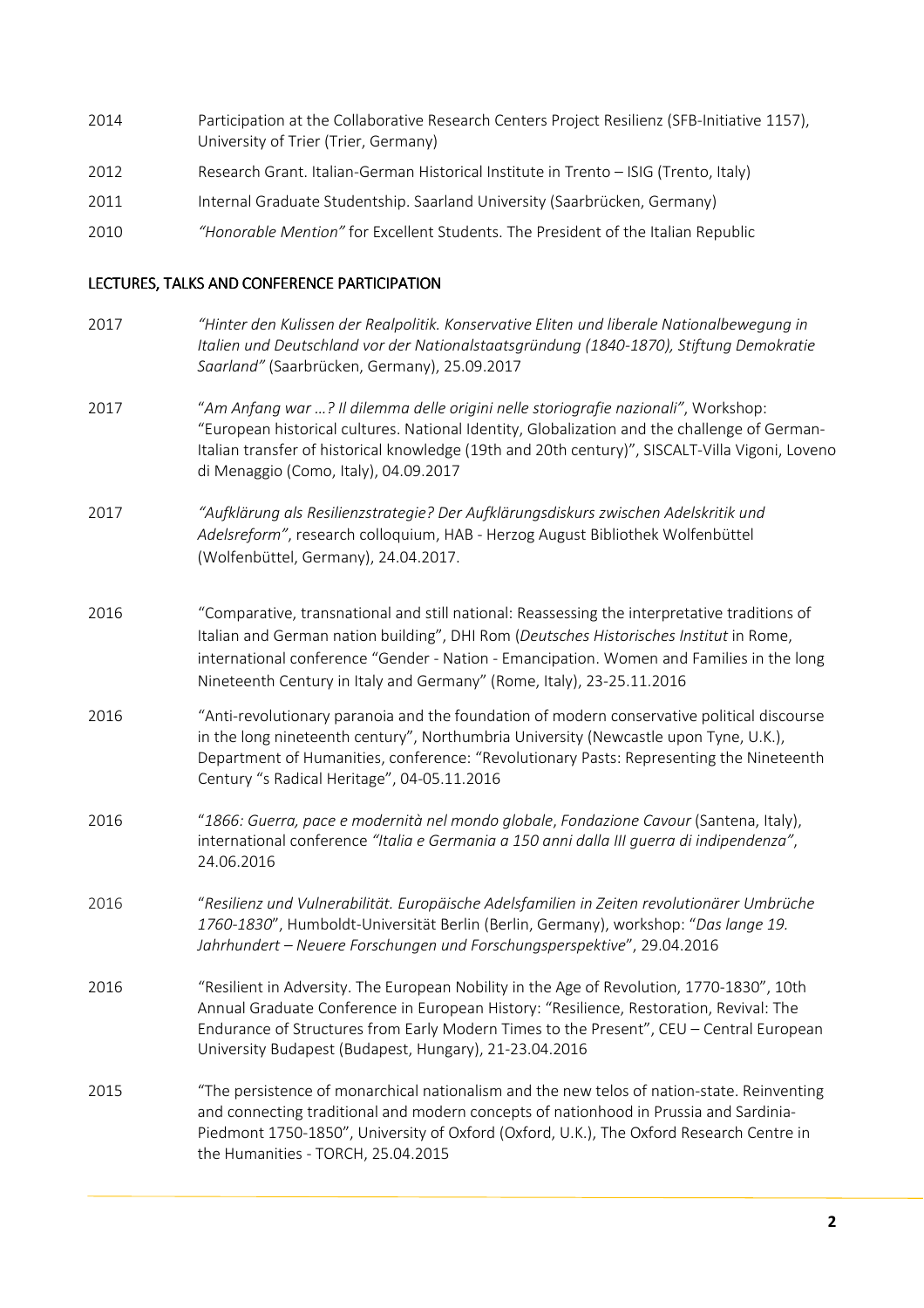| 2014 | "Nationalismus und Nationalstaat in Preußen und Sardinien-Piemont. Zäsuren und<br>Phänomene der longue durée im konservativen Diskurs zwischen 1840 und 1870", research<br>colloquium, Leibniz Institut für Europäische Geschichte (Mainz, Germany), 16.12.2014                                                                   |
|------|-----------------------------------------------------------------------------------------------------------------------------------------------------------------------------------------------------------------------------------------------------------------------------------------------------------------------------------|
| 2014 | "Ein sehr beschämendes und fatales Geschenk. Konservativer Diskurs und<br>Nationalstaatbildung in Sardinien-Piemont 1840-1860", lecture within the course of<br>"Europäische Geschichte des 19. Jahrhunderts", Humboldt-Universität Berlin (Berlin,<br>Germany), 02.06.2014                                                       |
| 2014 | "Il più funesto dono. La reinvenzione dei concetti di coerenza, oggettività e pragmatismo alla<br>base della missione nazionale di Prussia e Piemonte 1840-1870", lecture, Università del<br>Piemonte orientale (Vercelli, Italy), 26.02.2014                                                                                     |
| 2013 | "Euch ist die Obrigkeit gegeben vom Herrn und die Gewalt vom Höchsten. Gewalt und<br>Legitimität im preußischen konservativen Diskurs", École Doctorale Transfrontalière LOGOS<br>"Perceptions et expériences de la violence", 05.07.2013                                                                                         |
| 2012 | "Konservative Diskurse und nationale Erfindung. Kohärenz und Transformation zwischen<br>preußischer Unionspolitik und Reichsgründung", lecture, GHI - German Historical Institute<br>Paris (Paris, France), 11.07.2012.                                                                                                           |
| 2012 | "Räuberkönig und Freischaren im französisch-österreichischen Krieg. Wahrnehmung, Diskurse<br>und Divergenzen preußischer Konservativer in Anbetracht der italienischen<br>Nationalstaatsgründung 1859-1861". Conference: "150 Jahre Risorgimento - geeintes<br>Italien?", AG Italien - GHI Rom (Saarbrücken, Germany), 14.6.2012. |
| 2012 | "Beharrende Konservative und erwachte Nationen. Eine vergleichende Studie zu deren<br>Verhältnis in Preußen und Piemont im Rahmen des Nationalstaatsbildungsprozesses", Tagung<br>Forschen im transnationalen Raum", Akademie für Politische Bildung Tutzing (Tutzing,<br>Germany), 21.5.2012.                                    |

## **TEACHING EXPERIENCE**

- 2016 "Revolutionen, Imperien, Nationen: Europäische Geschichte im 19. Jahrhundert". Paris Institute of Political Studies. SciencesPo, Campus européen franco-allemand de Nancy, Conférence de méthode (Nancy, France)
- 2016 "Die Bedeutung der europäischen Peripherie im Zeitalter der Revolutionen (1789-1848)" Universität des Saarlandes, Lehrstuhl für Neuere Geschichte und Landesgeschichte (Saarbrücken, Germany)

### PUBLICATIONS

- 2017 A. Caruso, "Nationalstaat als Telos? Der konservative Diskurs in Preußen und Sardinien-Piemont 1840-1870" (De Gruyter: Berlin)
- 2017 A. Caruso, "Il dibattito in occasione dei 200 anni dal Congresso di Vienna: tra storia globale e teorie del moderno", in Società e Storia 155, 167–183